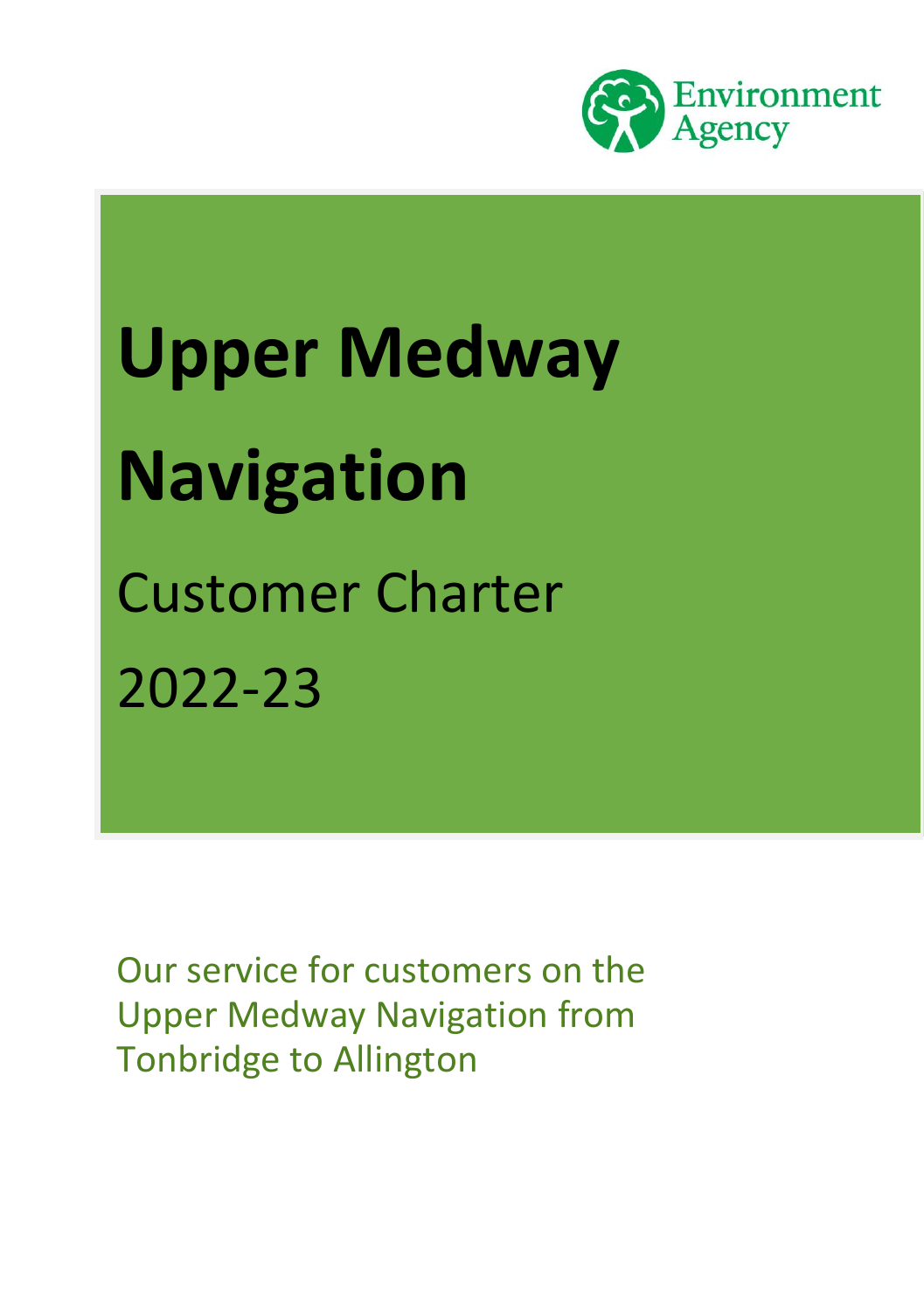**Welcome to the Upper Medway Navigation. The Upper Medway Navigation runs from the Leigh Flood Storage Area (2km to the west of Tonbridge), to Allington Lock just west of Maidstone. We are the navigation authority for this 31km long stretch of river which comprises 10 lock sites and associated weirs and sluices. Our navigation officers are based at Allington Lock House, the tidal gateway to the navigation.**

**This charter details the service we will provide our customers between 1 April 2022 and 31 March 2023. We will monitor and report on our performance against the standards in this charter every year.**

#### **1. Lock and channel maintenance**

Our aim is to provide a clear navigation from Easter to the end of September each year by dredging and clearing any obstructions that may inhibit the navigational channel. For any obstructions that we are unable to remove we will mark these with hazard warning buoys.

We will keep the lock chambers clear of debris and maintain the main channel to the depths stated in the table on the following page.

We undertake any maintenance activity that prevents navigation between the end of September and Easter of the following year.

We will give at least 28 days notice of any major planned works or maintenance via issue of a Notice to Mariners. These can be emailed directly or are listed on <https://therivermedway.co.uk/notice-to-mariners> within 24 hours of issue.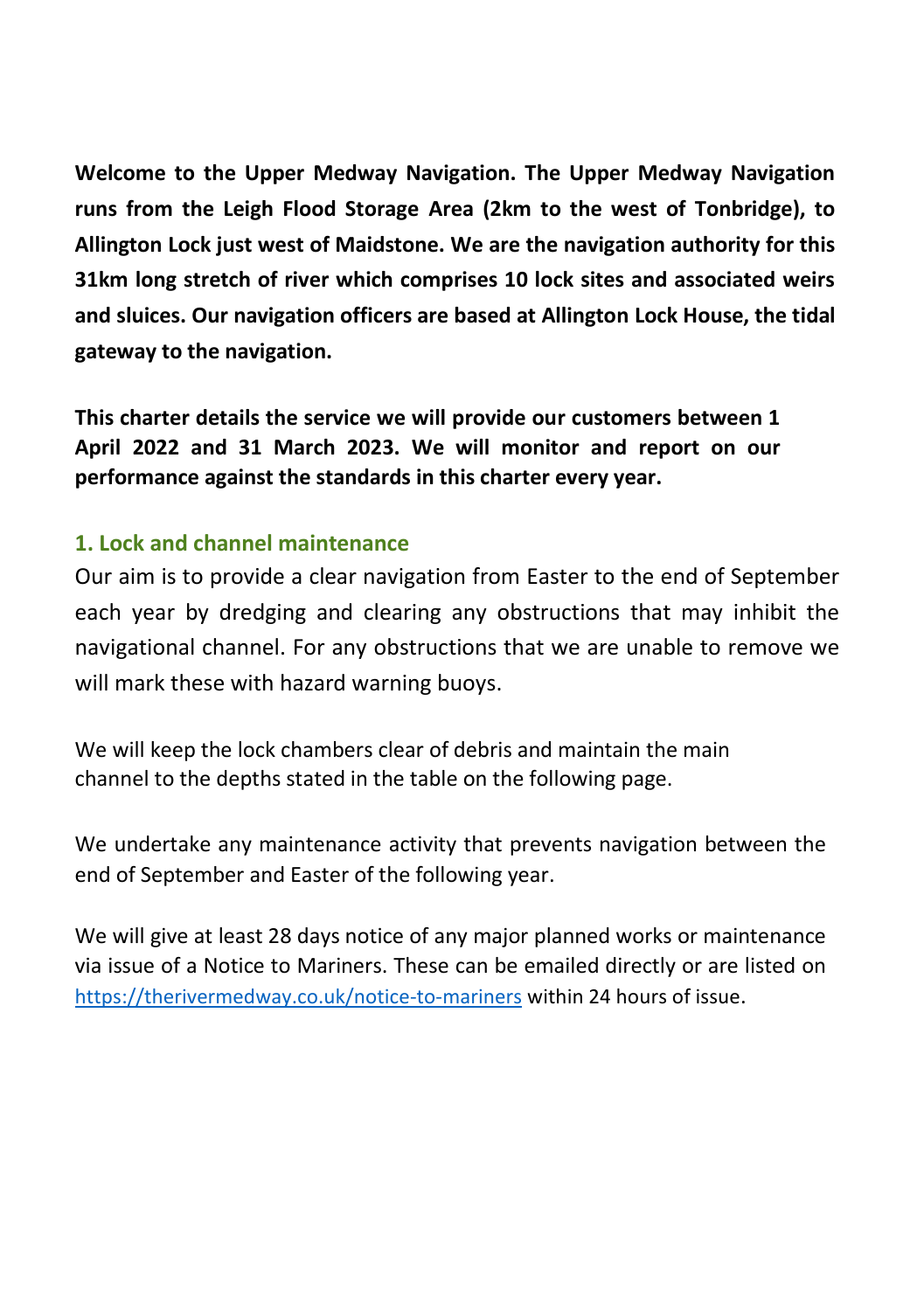|              | <b>Section of River</b>                         |                                                |                                       |                                       |
|--------------|-------------------------------------------------|------------------------------------------------|---------------------------------------|---------------------------------------|
| <b>Depth</b> | <b>Allington</b><br>Lock to<br><b>Maidstone</b> | <b>Maidstone</b><br>to East<br><b>Farleigh</b> | East<br><b>Farleigh to</b><br>Yalding | <b>Yalding to</b><br><b>Tonbridge</b> |
|              | 6'6 or 2m                                       | 4'3 or 1.3m                                    | 5'6 or 1.7m                           | 4' or 1.2m                            |

Throughout the year we will endeavour to keep our locks, landing stages, moorings, bridges, canoe passes and slipways in clean and safe working condition for boating and visitors alike.

#### **2. Boater's facilities**

We maintain our pump-outs, toilets and shower facilities, in a clean, safe and usable condition throughout the year.

#### **3. Managing water level**

We manage water levels to balance the many uses of the river, including boating, retaining enough for water companies to extract, managing flood risk and ensuring fisheries and water quality are protected. We monitor water levels on each river pen 24 hours a day, 7 days a week.

We manage the weirs and sluices to provide the best conditions possible for all uses of the river. Our ability to control water levels may change in flood or drought conditions.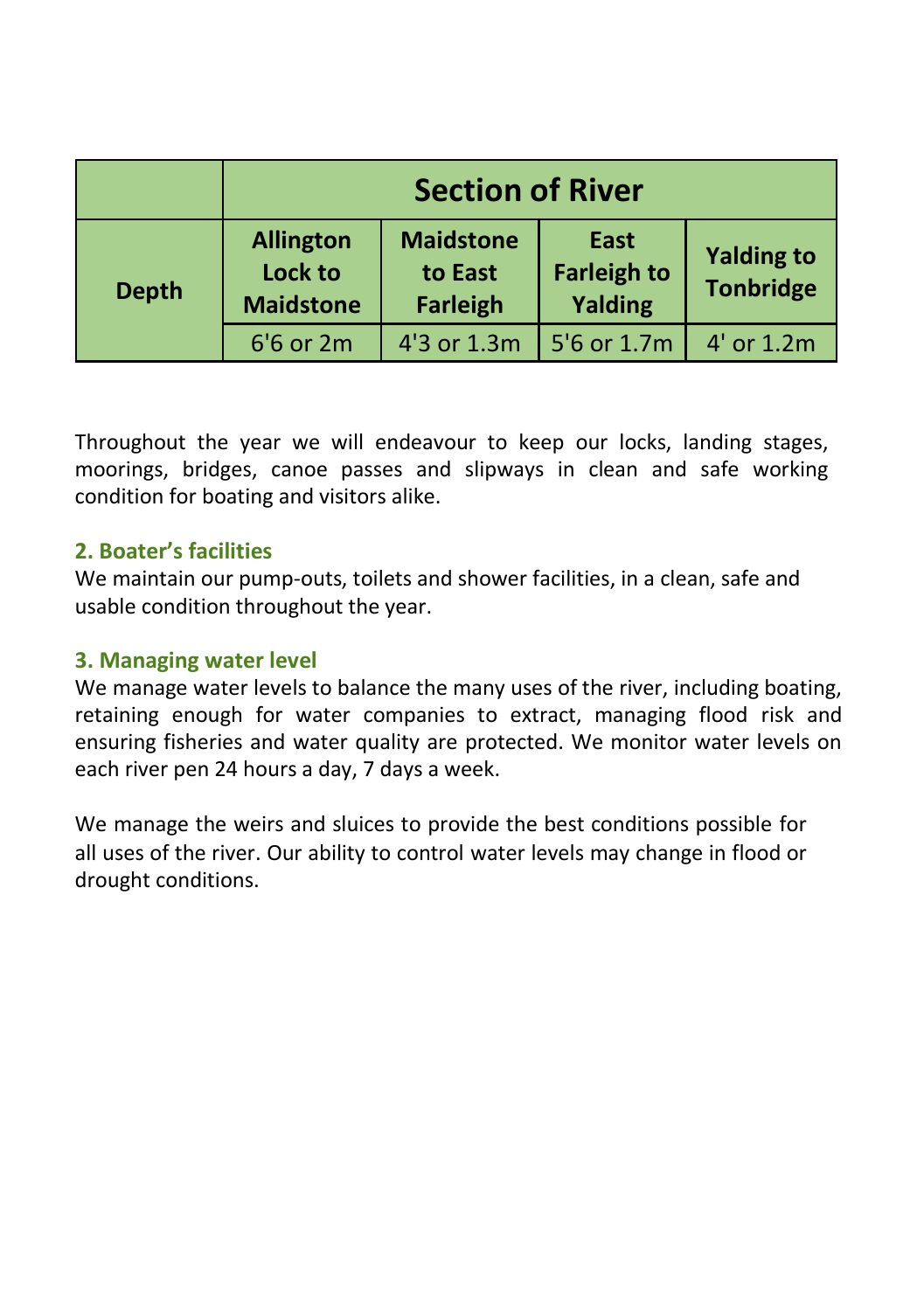#### **4. Service at Allington Lock**

Our duty lock keepers help boats pass safely through Allington Lock. The normal opening times are:

**1 March - 31 October**: Three hours before high water and two hours after, where those hours fall between 07:00 and sunset;

**1 November – 28 February**: Three hours before high water and two hours after, where those hours fall between 08:00 – 16:00.

Our lock keepers are on standby outside these times and will respond to any passage requests subject to 24 hours notice.

#### **5. Information for boating**

We provide customers with information about any restrictions to using the river by posting the information on <https://therivermedway.co.uk/notice-to-mariners> and/or issuing a Notice to Mariners.

River flows can sometimes be hazardous for boating, especially after heavy rain. We update our information and advice on river conditions on <https://therivermedway.co.uk/strong-stream-advice/> and also provide a free text, email and phone notification service, the details of which are on the same web page.

We also provide information by displaying Strong Stream warning signs at all of our locks sites and major river access points.

Details of all Upper Medway Navigation bridge heights and tides at Allington Lock can be found at [www.gov.uk/river-medway-bridges-locks](http://www.gov.uk/river-medway-bridges-locks-and-facilities-for-boaters#river-medway-bridge-heights)[and-facilities-for-boaters#river-medway-bridge-heights](http://www.gov.uk/river-medway-bridges-locks-and-facilities-for-boaters#river-medway-bridge-heights) and <https://therivermedway.co.uk/tide-times/> respectively.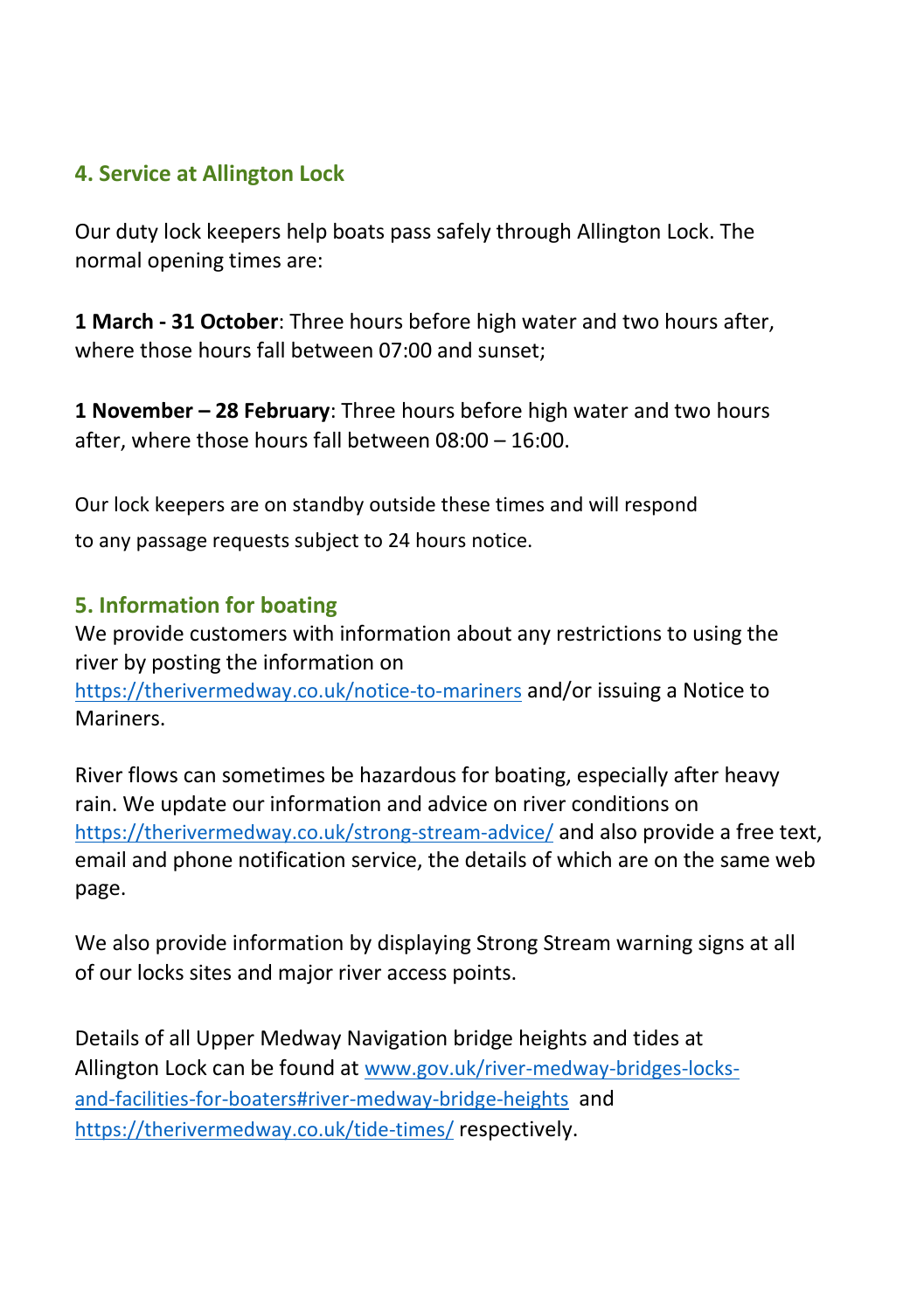#### **6. Enforcement plan and activity**

We support a safe and enjoyable environment for our customers. We will protect our river and income by undertaking planned enforcement activity on key dates throughout the year. We will place warning notices on those boats that fail to register and prosecute owners of boats that fail to respond to these notices.

#### **7. Responding to incidents**

We support the emergency services in dealing with emergency river incidents. In an emergency, you must call 999.

To report non-emergency river-related incidents, including pollution incidents, call our 24 hour incident hotline 0800 80 70 60. We will respond as soon as we can or advise you on the best course of action.

#### **8. Registering your boat**

All vessels kept or used on the Upper Medway Navigation must be registered with us. We provide a registration "plate" which you must display on your vessel. For vessels not based on the Upper Medway Navigation, short period registration is available to buy in advance, from Allington Lock or Tonbridge Tourist Information Centre at Tonbridge Castle.

We process postal applications within 10 working days and provide information on how to register boats, including the full schedule of charges and other requirements at

[https://www.gov.uk/government/collections/river-medway-boat](https://www.gov.uk/government/collections/river-medway-boat-registration-and-application-forms)[registration-and-application-forms](https://www.gov.uk/government/collections/river-medway-boat-registration-and-application-forms)